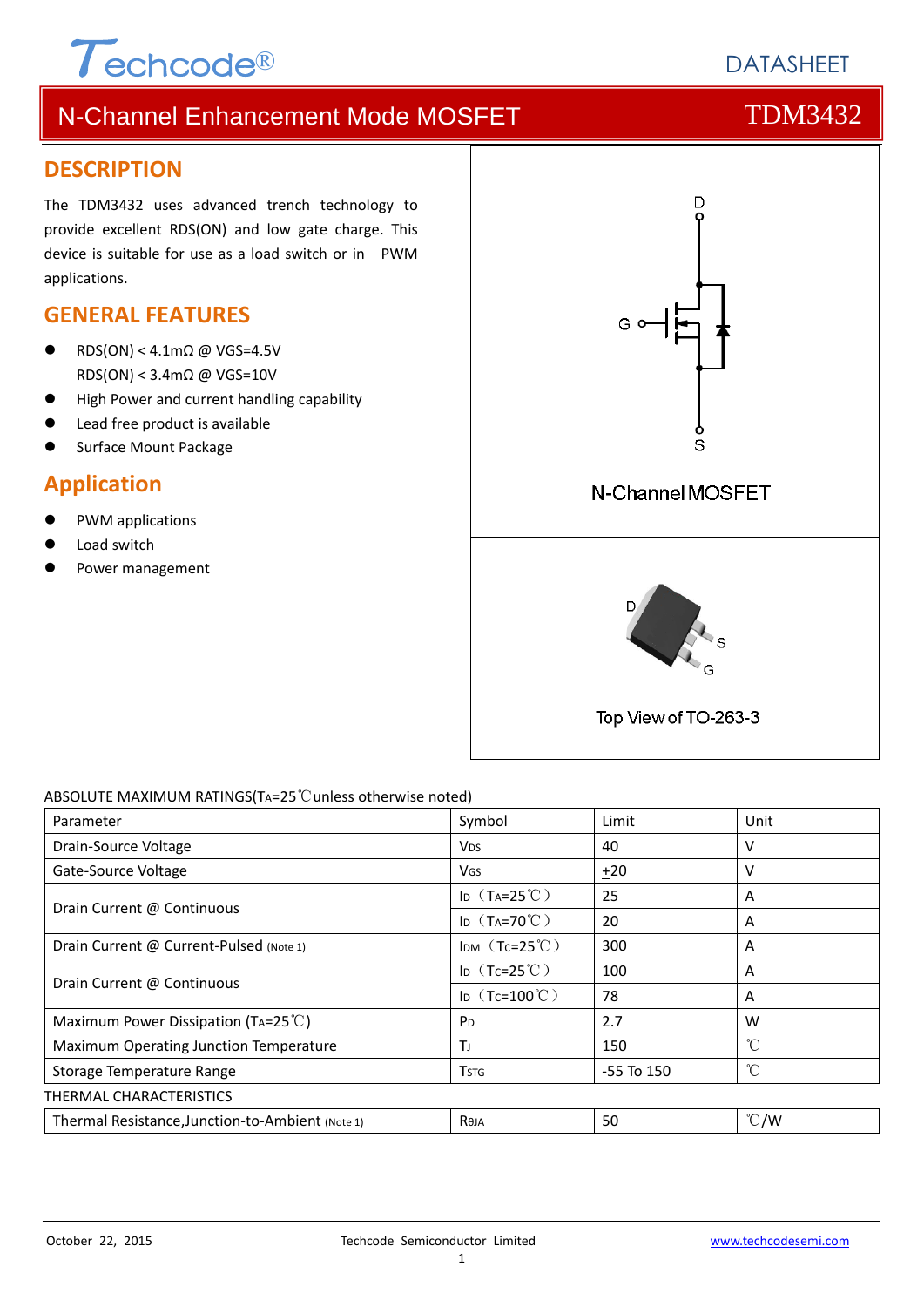

#### **ELECTRICAL CHARACTERISTICS (TA=25**℃**unless otherwise noted)**

| Parameter                                 | Symbol                  | Condition                                         | Min                      | Typ                      | Max                      | Unit      |  |  |  |
|-------------------------------------------|-------------------------|---------------------------------------------------|--------------------------|--------------------------|--------------------------|-----------|--|--|--|
| OFF CHARACTERISTICS                       |                         |                                                   |                          |                          |                          |           |  |  |  |
| Drain-Source Breakdown Voltage            | <b>BV<sub>DSS</sub></b> | VGS=0V ID=250µA                                   | 40                       | $\overline{\phantom{a}}$ | $\overline{\phantom{a}}$ | $\vee$    |  |  |  |
| Zero Gate Voltage Drain Current           | <b>l</b> <sub>pss</sub> | VDS=32V,VGS=0V                                    |                          |                          | $\mathbf{1}$             | $\mu$ A   |  |  |  |
| Gate-Body Leakage Current                 | <b>I</b> GSS            | VGS=±20V,VDS=0V                                   | $\overline{a}$           | $\sim$                   | ±100                     | nA        |  |  |  |
| <b>ON CHARACTERISTICS (Note 2)</b>        |                         |                                                   |                          |                          |                          |           |  |  |  |
| <b>Gate Threshold Voltage</b>             | VGS(th)                 | VDS=VGS, ID=250µA                                 | 1.4                      | 1.7                      | 2.5                      | $\vee$    |  |  |  |
| Drain-Source On-State Resistance          | R <sub>DS</sub> (ON)    | VGS=4.5V, ID=20A                                  | $\overline{a}$           | 3.1                      | 4.1                      | $m\Omega$ |  |  |  |
|                                           |                         | VGS=10V, ID=25A                                   | $\overline{a}$           | 2.6                      | 3.4                      | $m\Omega$ |  |  |  |
| <b>DYNAMIC CHARACTERISTICS (Note4)</b>    |                         |                                                   |                          |                          |                          |           |  |  |  |
| Input Capacitance                         | Ciss                    | VDS=20V, VGS=0V, F=1.0MHz                         | $\overline{\phantom{a}}$ | 2650                     | $\blacksquare$           | PF        |  |  |  |
| <b>Output Capacitance</b>                 | Coss                    |                                                   | $\overline{\phantom{a}}$ | 750                      | $\Box$                   | PF        |  |  |  |
| Reverse Transfer Capacitance              | Crss                    |                                                   | $\overline{a}$           | 88                       | $\frac{1}{2}$            | PF        |  |  |  |
| <b>SWITCHING CHARACTERISTICS (Note 3)</b> |                         |                                                   |                          |                          |                          |           |  |  |  |
| Turn-on Delay Time                        | $td($ on $)$            | VDS=20V, RL=20 $\Omega$ , VGEN=10V, RG=6 $\Omega$ | $\blacksquare$           | 17                       | $\blacksquare$           | nS        |  |  |  |
| Turn-on Rise Time                         | tr                      | $ID=1A$                                           | $\overline{a}$           | 11.5                     | $\frac{1}{2}$            | nS        |  |  |  |
| Turn-Off Delay Time                       | td(off)                 |                                                   |                          | 36                       | $\overline{\phantom{a}}$ | nS        |  |  |  |
| Turn-Off Fall Time                        | tf                      |                                                   | $\overline{a}$           | 31                       | $\overline{a}$           | nS        |  |  |  |
| <b>Total Gate Charge</b>                  | Qg                      | VDS=20V,ID=25A,VGS=4.5V                           | $\blacksquare$           | 17                       | $\overline{a}$           | nC        |  |  |  |
| Gate-Source Charge                        | Qgs                     |                                                   | $\overline{a}$           | $\overline{7}$           | $\overline{a}$           | nC        |  |  |  |
| Gate-Drain Charge                         | Qgd                     |                                                   |                          | 5.3                      | $\overline{a}$           | nC        |  |  |  |
| Body Diode Reverse Recovery Time          | Trr                     | IF=5A, dl/dt=100A/µs                              |                          | 38                       | $\overline{a}$           | nS        |  |  |  |
| Body Diode Reverse Recovery Charge        | Qrr                     |                                                   | L                        | 35                       | $\overline{a}$           | nC        |  |  |  |
| DRAIN-SOURCE DIODE CHARACTERISTICS        |                         |                                                   |                          |                          |                          |           |  |  |  |
| Diode Forward Voltage (Note 2)            | <b>V</b> sp             | VGS=0V,Is=20A                                     | $\overline{a}$           | 0.8                      | 1.1                      | $\vee$    |  |  |  |

NOTES:

1. Pulse width limited by max. junction temperature.

2. Pulse Test: Pulse Width  $\leq 300$ μs, Duty Cycle  $\leq 2\%$ .

3. Guaranteed by design, not subject to production testing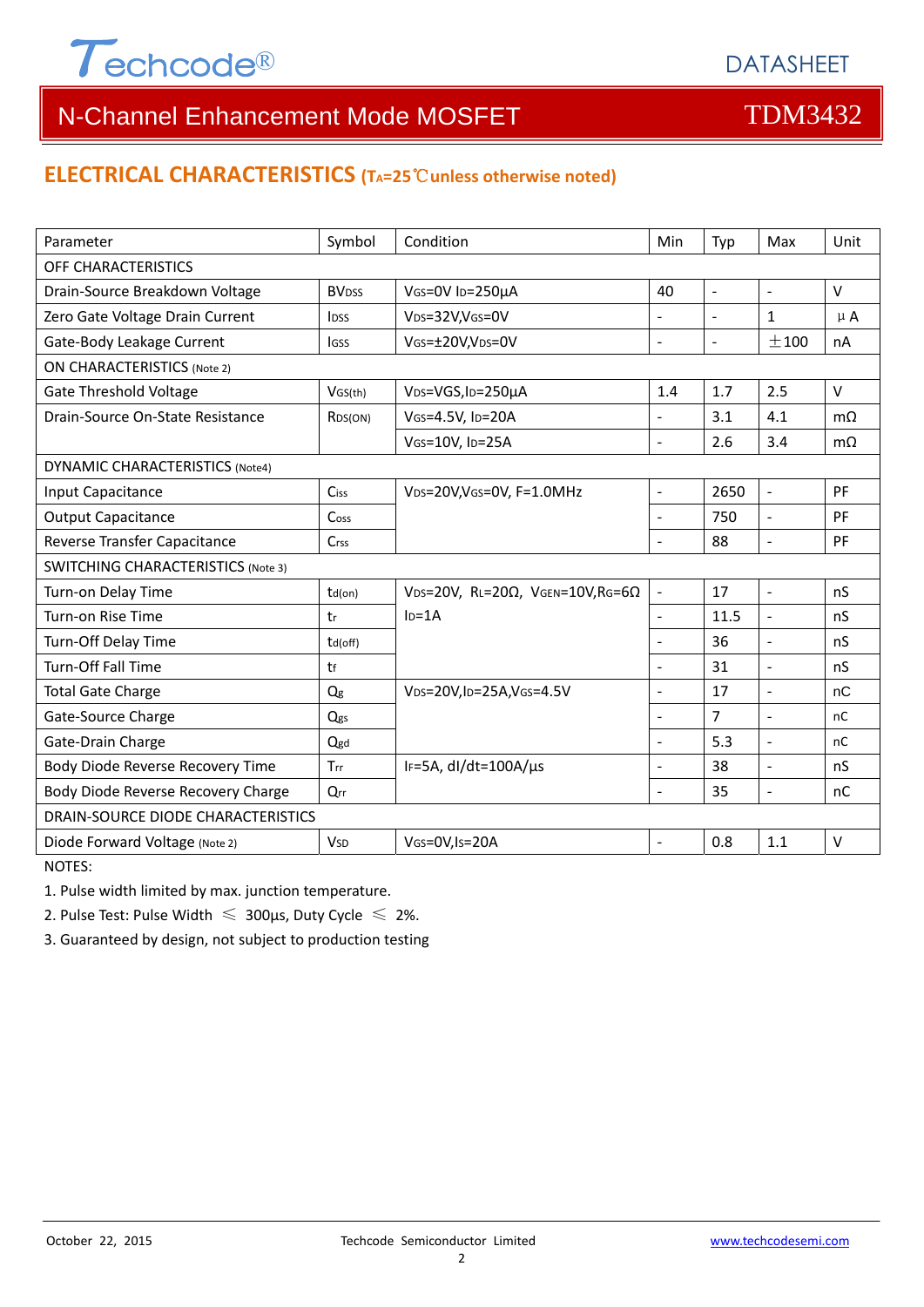

### **Typical Operating Characteristics**





#### **Thermal Transient Impedance**



#### **Drain Current**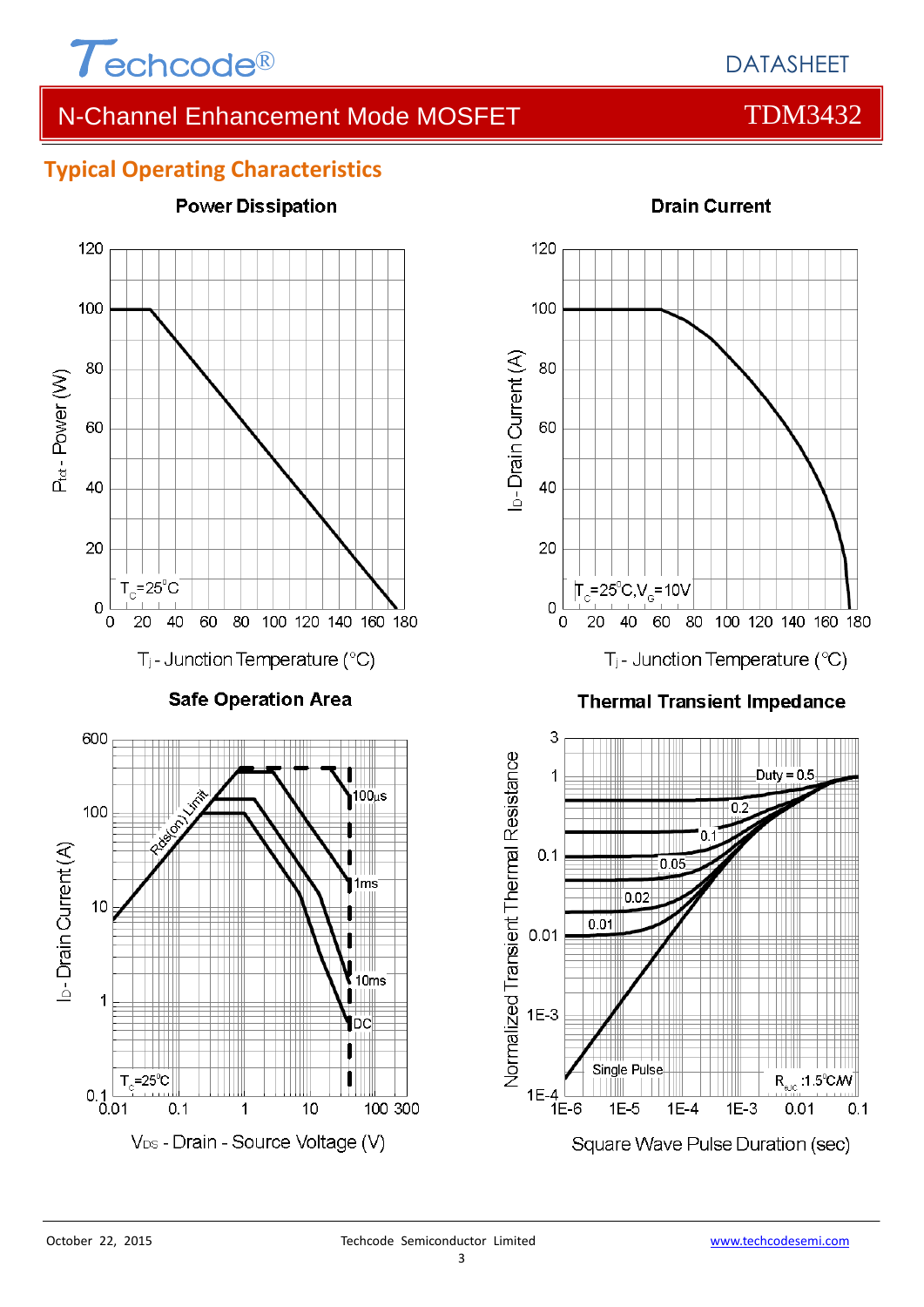

### **Typical Operating Characteristics(Cont.)**



#### **Safe Operation Area**

#### **Thermal Transient Impedance**

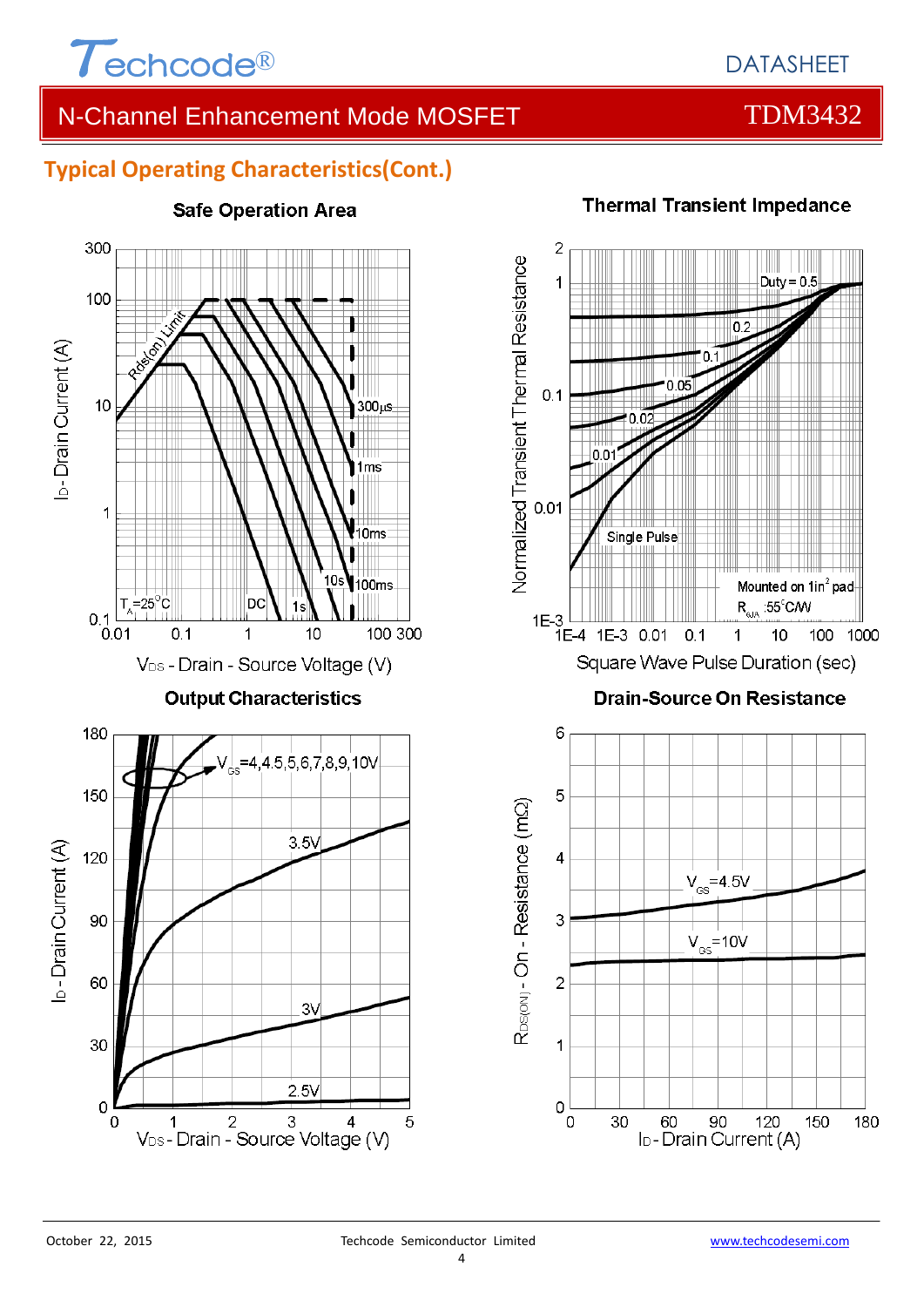

### **Typical Operating Characteristics (Cont.)**



#### **Gate-Source On Resistance**



#### **Source-Drain Diode Forward**

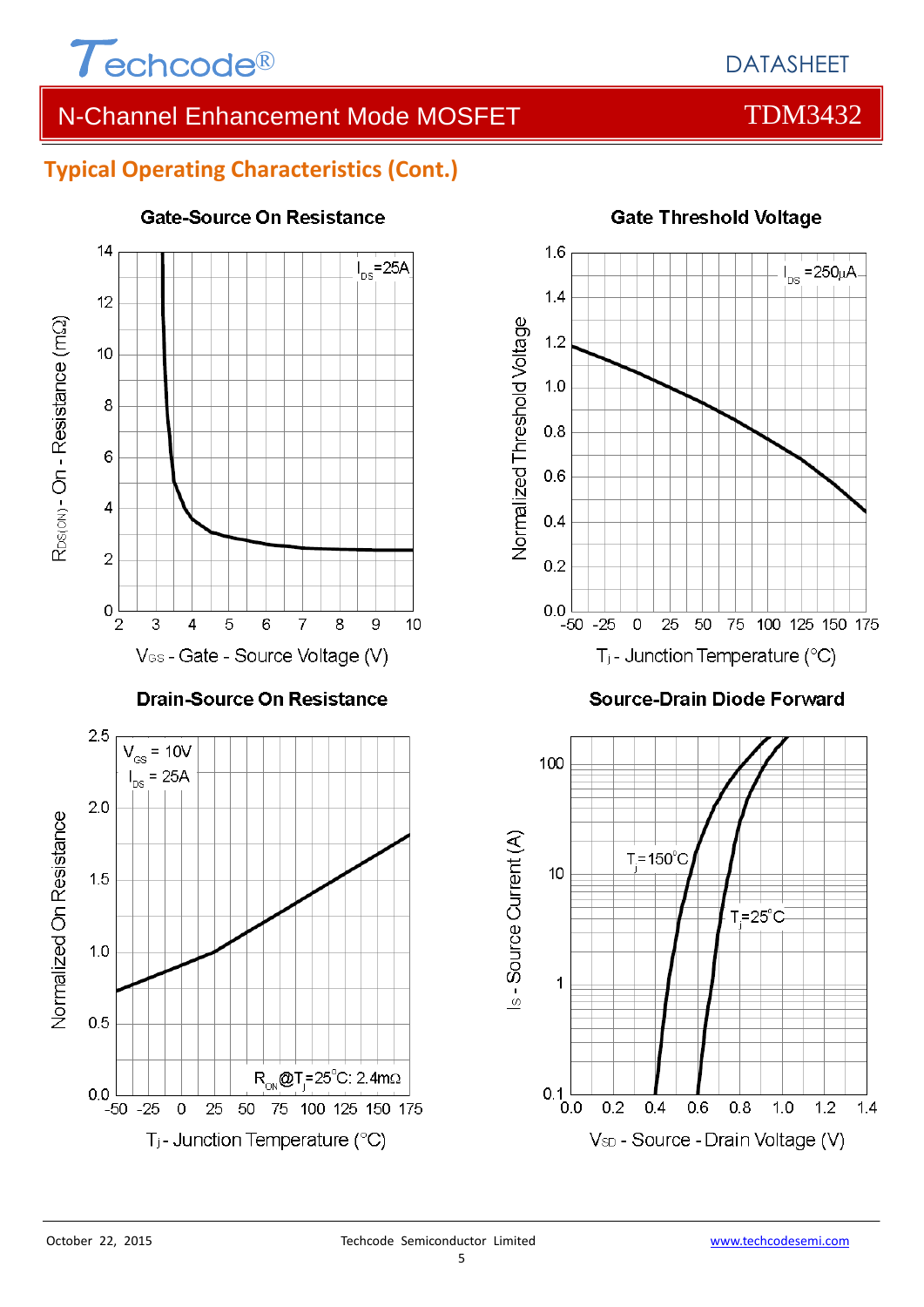

### **Typical Operating Characteristics (Cont.)**



#### **Capacitance**



#### **Gate Charge**

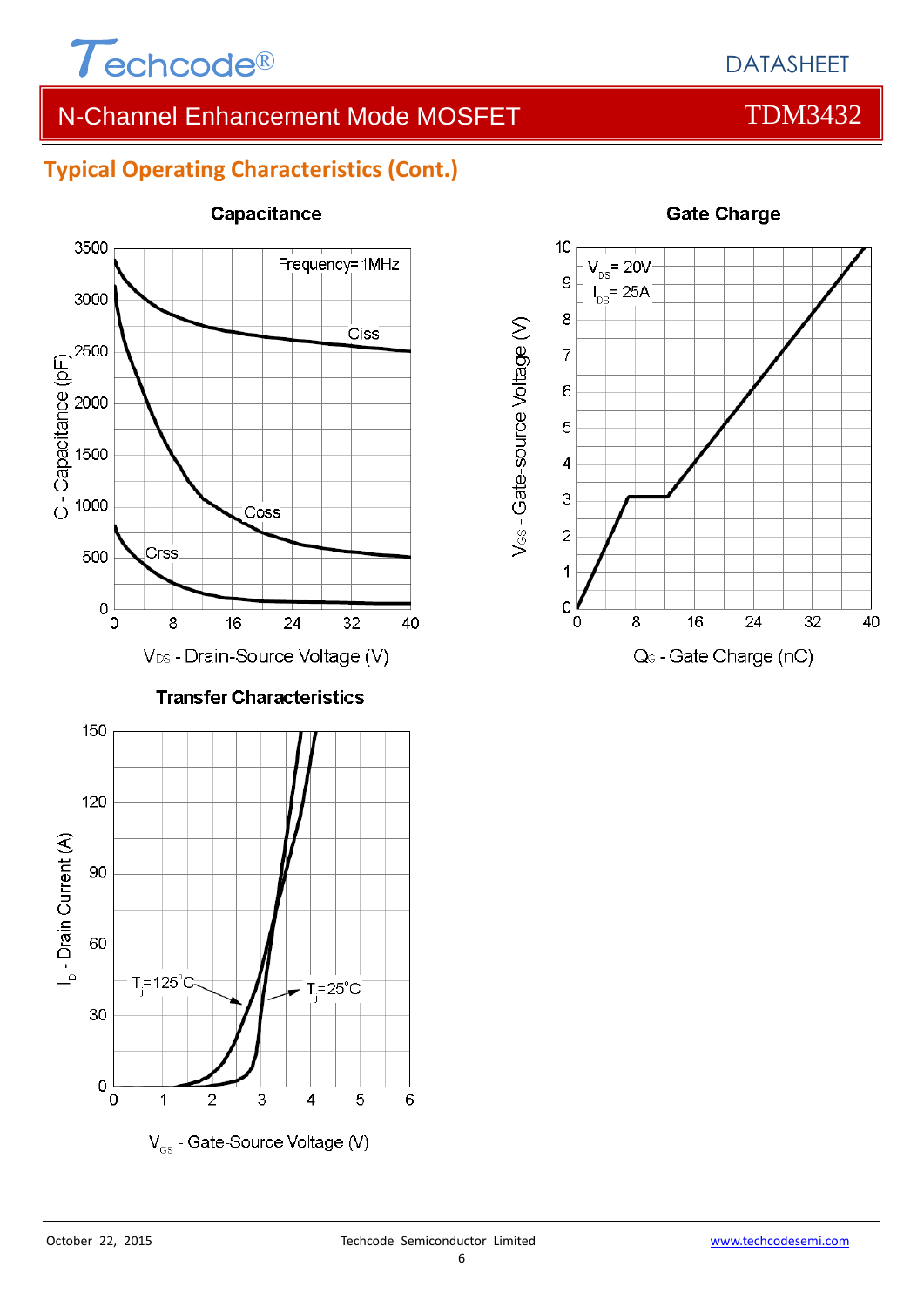

킈

d

과

ᆋ

E

## **Package Information**

#### TO263-3 Package

|                               |                        |           |                                 | 0.25      |  |  |  |  |
|-------------------------------|------------------------|-----------|---------------------------------|-----------|--|--|--|--|
|                               | TO-263-3               |           |                                 |           |  |  |  |  |
| r>⊠<br>Doo                    | <b>MILLIMETERS</b>     |           | <b>INCHES</b>                   |           |  |  |  |  |
|                               | MIN.                   | MAX.      | MIN.                            | MAX.      |  |  |  |  |
| А                             | 4.06                   | 4.83      | 0.160                           | 0.190     |  |  |  |  |
| A1                            | 0.00                   | 0.25      | 0.000                           | 0.010     |  |  |  |  |
| þ                             | 0.51                   | 0.99      | 0.020                           | 0.039     |  |  |  |  |
| b <sub>2</sub>                | 1.14                   | 1.78      | 0.045                           | 0.070     |  |  |  |  |
| c                             | 0.38                   | 0.74      | 0.015                           | 0.029     |  |  |  |  |
| c2                            | 1.14                   | 1.65      | 0.045                           | 0.065     |  |  |  |  |
| D                             | 8.38                   | 9.65      | 0.330                           | 0.380     |  |  |  |  |
| D <sub>1</sub>                | 6.00                   | 9.00      | 0.236                           | 0.354     |  |  |  |  |
| E                             | 9.65                   | 11.43     | 0.380                           | 0.450     |  |  |  |  |
| E1                            | 6.22                   | 9.00      | 0.245                           | 0.354     |  |  |  |  |
| e                             |                        | 2.54 BSC  | 0.100 BSC                       |           |  |  |  |  |
| Н                             | 14.61                  | 15.88     | 0.575                           | 0.625     |  |  |  |  |
| L                             | 1.78                   | 2.79      | 0.070                           | 0.110     |  |  |  |  |
| L1                            | -                      | 1.68      |                                 | 0.066     |  |  |  |  |
| L <sub>2</sub>                | -                      | 1.78      |                                 | 0.070     |  |  |  |  |
| θ                             | $\overline{0^{\circ}}$ | $8^\circ$ | $\mathbf{0}^{\overline{\circ}}$ | $8^\circ$ |  |  |  |  |
| Nota - Callaw IEDEC TO 282 AD |                        |           |                                 |           |  |  |  |  |

Note: Follow JEDEC TO-263 AB.



UNIT: mm



DATASHEET



Δ

8.5 MIN.

RECOMMENDED LAND PATTERN